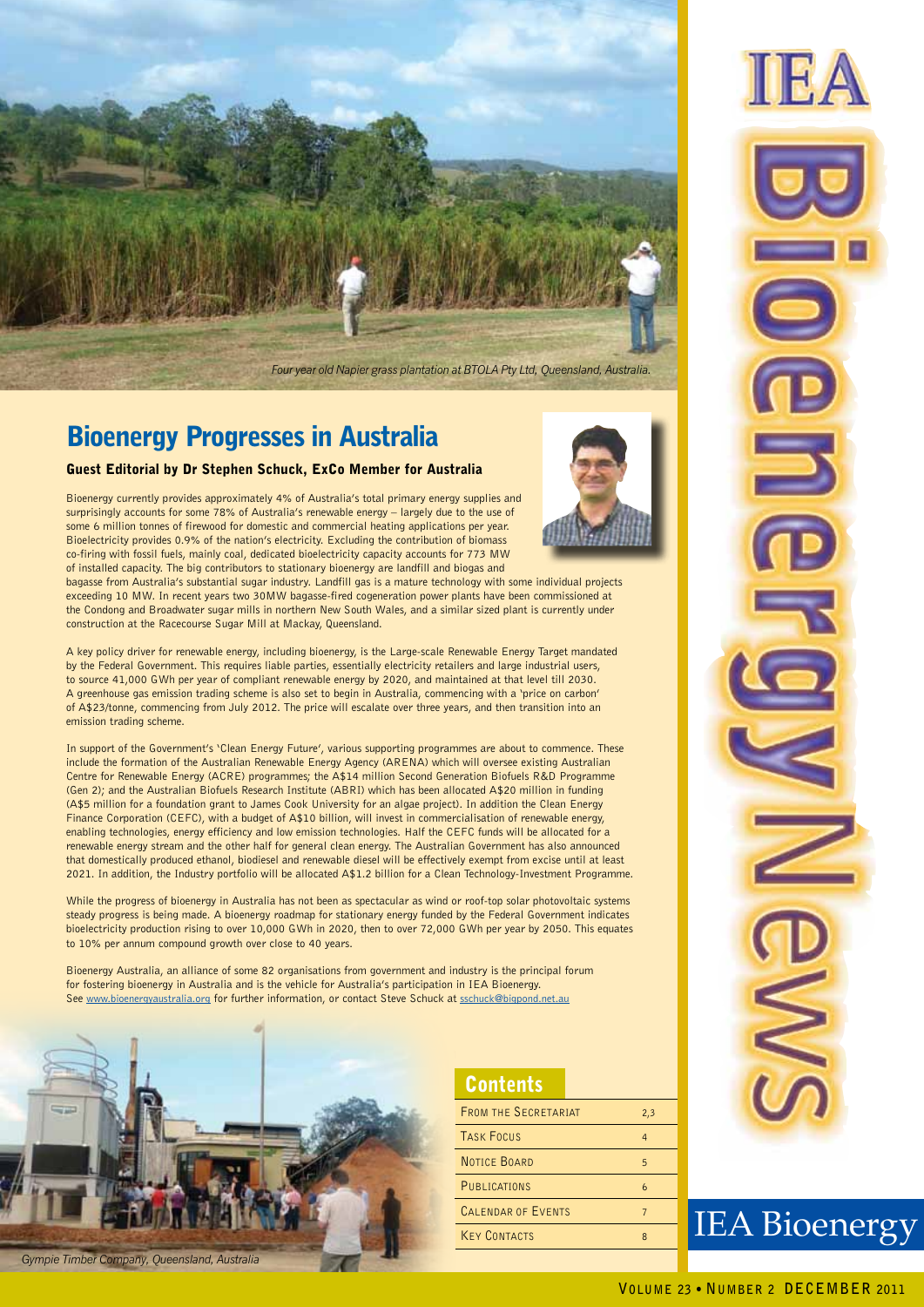## From the Secretariat



### ExCo68, Twin Waters, Australia

The 68<sup>th</sup> meeting of the Executive Committee was held in Twin Waters, Queensland, Australia, on 22-24 November with Birger Kerckow as Chairman and John Tustin as Secretary. The meeting, held in conjunction with the annual Bioenergy Australia Conference, was hosted by Bioenergy Australia. The Chairman expressed the appreciation of the ExCo to Steve Schuck, Bioenergy Australia, and Conference Action for the excellent meeting and study tour arrangements. Some of the outcomes of the meeting are detailed below.

### Changes in the Executive Committee

A new Member is: Dr Elizabeth McDonnell, UK and a new Alternate Members is: Dr Koichi Nishikawa, Japan.

### Election of Chairman and Vice Chairman

Birger Kerckow of Germany was re-elected Chairman and Paul Grabowski of the USA was re-elected Vice Chairman  $for 2012$ 

### ExCo68 Workshop

A very successful workshop on 'Environmental Sustainability of Biomass' was held on Day 1 of the Bioenergy Australia 2011 Conference and was well attended by ExCo Members, Task Leaders, and conference participants. The workshop presentations are listed below:

- Expanding Bioenergy: Global Potentials and Regional Challenges Göran Berndes, Chalmers University of Technology, Sweden
- Governing Bioenergy: An International Perspective on Attempts to Define and Promote Sustainable Bioenergy Development – Jonathan Reeves, FAO/GBEP, Italy.
- Prospects for Developing Sustainable Bioenergy Markets and Trade André Faaij, Copernicus Institute Utrecht University, The Netherlands
- Sustainable Bioenergy in Australia: An Overview Deborah O'Connell, CSIRO, Australia
- Biofuel Sustainability Certification the RSB Standard Victoria Junquera, Round table on Sustainable Biofuels, **Switzerland**
- Sustainable Investment in Forestry for Timber and Biomass Nick O'Brien, New Forests Asset Management, Australia. • Quantifying Climate Change Impacts of Biomass and Bioenergy Systems – Annette Cowie, National Centre for Rural GHG Research, University of New England, Australia.
- Bioenergy in Water-Scarce Countries Daniel Neary, USDA Forest Service, USA.
- Maintaining Soil Fertility in Biomass for Bioenergy Production Systems John Raison, CSIRO Ecosystem Sciences, Australia.

For more detail please visit: www.ieabioenergy.com/DocSet.aspx?id=7278

### Progress with Current Initiatives

There has been very good progress with the ExCo strategic initiatives. The strategic paper 'Using a LCA Approach to Estimate the Net Greenhouse Gas Emissions of Bioenergy' and the background technical report 'Bioenergy, Land Use Change and Climate Change Mitigation' have both been published. The summary and conclusions from two ExCo workshops have also been formally published – ExCo65 'Developing Sustainable Trade in Bioenergy' and ExCo66 'Thermal Pre-treatment of Biomass for Large-scale Applications'. In addition a summary report 'Algae as a Feedstock for Biofuels – An Assessment of the Current Status and Potential for Algal Biofuels Production' was prepared by Task 39 and the AMF Implementing Agreement. This publication draws on previously commissioned independent reports on the same subject prepared by the two Implementing Agreements. For more details please see page 6 of this newsletter.

The joint initiative with Advanced Motor Fuels and Hybrid and Electric Vehicles on 'Fuel and Technology Alternatives for Buses' is nearly completed. The final report will be available early in 2012. The Task 32-led project 'Health and Safety Aspects of Solid Biomass Storage, Transportation and Feeding' has begun and is on target to report by the end of September 2012.



A new project 'Monitoring Sustainability Certification of Bioenergy' was approved with a budget of US\$86,000. It will address the issues associated with the global proliferation of certification systems and is a joint effort between Tasks 38, 40 and 43.

At present numerous biomass and biofuel sustainability certification systems are being developed or implemented by a variety of private and public organisations. These systems are not only championed by different types of organisations; but also have applicability to different feedstock production sectors (e.g. forestry, agriculture, etc.), different bioenergy products (e.g. forest residues, ethanol, biodiesel, electricity), and whole or segments of supply chains.

The project has the following objectives: 1) monitor the implementation process of sustainability certification of bioenergy; 2) evaluate how stakeholders are affected by certification initiatives; 3) quantify the impact on worldwide bioenergy trade; and 4) make recommendations on how the different certification schemes could be streamlined and coordinated to remove barriers which may depress markets and reduce sustainable trade. A final report is planned for October 2012.

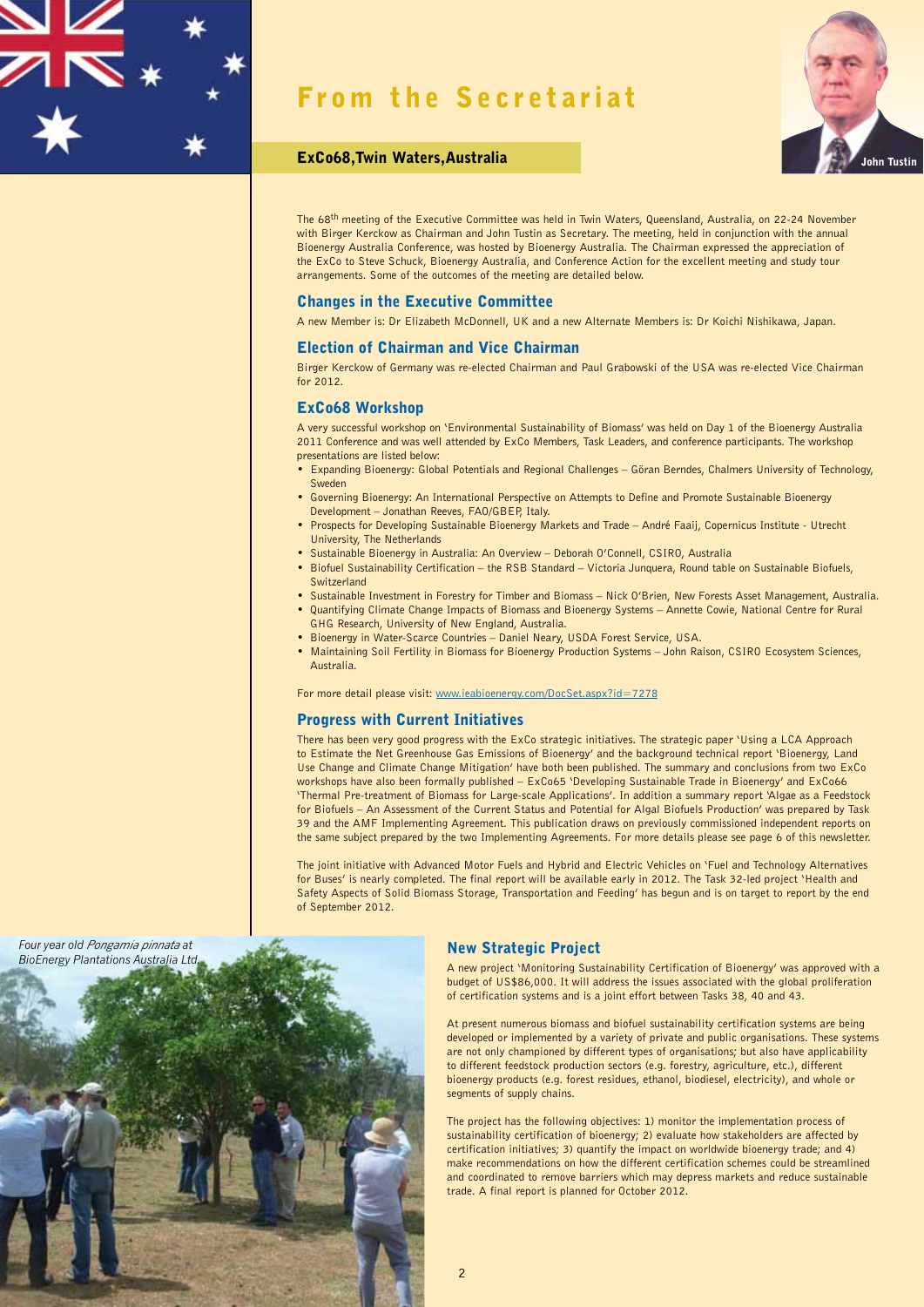### Secretary Succession

The Secretary, John Tustin, announced that he would retire from the position on 31 March 2013. This would enable a new appointee to take up the position from 1 January 2013 with a three month transition period. The ExCo decided that a call for applications would be made early in 2012.

### ExCo69 Workshop

The workshop for ExCo69 will be an internal planning workshop focused on the Tasks for the new triennium 2013-2015.

### IEA Bioenergy Conference in Vienna

An end of triennium IEA Bioenergy Conference will be held in Vienna during the week 12-16 November 2012, back-to-back with ExCo70 and hosted by the Austrian Federal Ministry of Transport, Innovation and Technology. The goal is to raise the profile of the Agreement by targeting senior people and showcasing the expertise and activities within the various Tasks.

In conjunction with ExCo68, 26 ExCo Members participated in the Bioenergy Australia Conference study tour. The first stop was at BioEnergy Plantations Australia Pty Ltd to see the biomass potential of Pongamia pinnata plantations.This native tree legume is being developed as a source of bio-oil for the production of biodiesel and aviation fuel. It can be grown on marginal lands and produces both stock food and fuel.

The second stop was at Suncoast Gold Macadamias (Aust) Ltd to see their 1.5MWe power plant fuelled by waste macadamia nut shells. Macadamia nuts arrive at the processing plant encased in their hard outer shell, the grower having partially dried the nuts to around 10% moisture content. They then spend 6-8 days in drying silos where the moisture content is further reduced before the kernels are



separated from the shell. The plant generates 9.5 GWh annually, enough to power 1,200 households. Suncoast consumes 20% of the electricity generated and the remaining is exported to the grid. The plant saves 9,500 t of GHG emissions annually.

Following lunch at the Gympie Conference Centre, the group visited the Nestle Australia Ltd coffee processing plant to see their recently commissioned 16 MW fluidised bed boiler.Nestlé needed a solution to address reliability and capacity issues, and was also interested in maximising the financial and environmental benefits of solid fuel use. The solution was to install a fluidised bed boiler with a steam capacity of 24 tonnes per hour, and with a modern electrostatic precipitator fitted in the exhaust stream to remove particulates from the flue gas. The boiler features an innovative fuel system able to cope with a wet, variable biomass fuel stream and a fluidised bed combustion system tailored for high moisture and finely ground organic materials. The system uses all of the factory's spent coffee grounds supplemented with low-cost sawdust sourced from the wastes of regional sawmills.



The project is expected to save 4,000 tonnes per annum of greenhouse gas emissions. Thermal efficiency of the boiler is now at 75% and particulate emissions are lower than 10 parts per million. In addition to reduced emission levels, the project has resulted in cleaner operations, and 5,400 tonnes less waste to landfill a year.

The next stop was at BTOLA Pty Ltd to view Pennisetum purpureum (also known as Napier grass, Elephant grass, or Bana grass) being developed as a biomass feedstock for conversion into conventional transport fuels.While not a native to Australia this cane-type perennial grass is widely distributed throughout Queensland usually to create windbreaks for conventional crops. It has the following advantages: highly drought tolerant; high yielding (yields of 75 ton/ hectare substantiated in initial trials); does not need replanting after harvest; palatable to livestock (can be cut and baled for forage food); is not invasive; can be planted using conventional sugar cane planting equipment; and can be harvested using conventional cutting, conditioning and baling equipment. The trial plots exhibited impressive productivity.

The final stop was at Gympie Timber Company, a long standing sawmill operation based on hardwood (Eucalyptus spp.) logs sourced locally. The main species sawn is Spotted Gum (60%) with the remainder a mix of various other hardwoods. The company is constantly searching for innovative technologies to incorporate into their existing operations. The newest addition is a 270 kW Organic Rankine Cycle power system from Pratt and Whitney. The system was installed to utilise any residual heat available after kiln drying and to also fully utilise the existing onsite oven and fuel handling.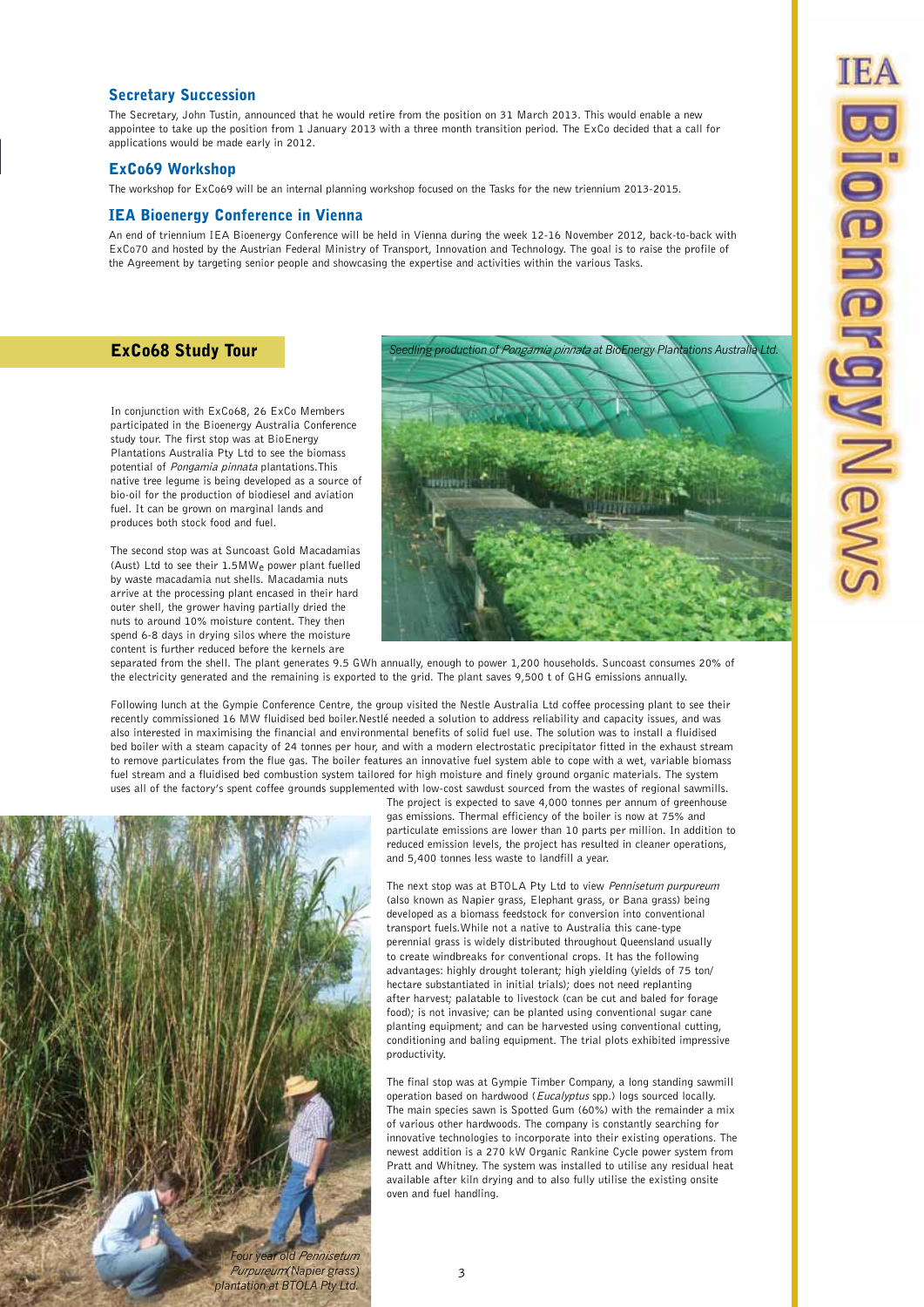## Task Focus

### Task 36: Integrating Energy Recovery into Solid Waste Management

The past 20 years has seen many developments in the treatment and disposal of municipal solid waste (MSW) in Europe and other parts of the world. These have been driven by a desire to cut the environmental impact from waste management and to reduce, reuse and recycle as much of the waste stream as possible. In Europe these changes have been driven by the Landfill Directive, which directs diversion of biodegradable waste from landfill; and the Waste Framework Directive, which defines a waste hierarchy that takes life cycle impacts into account.

Elsewhere changes are driven by policies to minimise waste to landfill, improve recycling or simply by lack of landfill void space (as is happening in parts of North America). On the other hand countries such as Japan, where landfill void space has always been in short supply, have opted for using waste treatment methodologies to minimise waste disposal; and China is currently in the process of rapidly increasing its energy from waste treatment plants.

Alongside this, there is a strong interest in what happens to residual wastes after all of the recyclable waste is taken from the waste stream; and how commercial and industrial waste fit into the picture. In many countries there is an interest in mechanical and biological treatment (MBT) of this residual waste. In MBT the organic waste stream is removed and treated by biological treatment, such as composting and anaerobic digestion, but this still leaves residues that have to be treated or disposed of.

All of this means that the potential for exploiting MSW as an energy resource is at a crossroad. Although much material is taken out and recycled from the waste stream, the residual waste still requires treatment. The role that energy recovery has in the treatment of this residual stream has been under examination by Task 36, which focuses on integration of energy recovery into modern solid waste management.

A key focus of the Task is to put its joint expertise into the development of information for decision makers. A report is now available on the Task website. It includes a description of MSW management; examination of the quantity and characteristics of residual waste; the environmental impacts of the treatment of residual waste; and a review of technologies for energy recovery. Policy decisions and technical issues continue to impact on the recovery of energy from waste. Over the current triennium the Task is examining key issues aiming to provide further information to decision makers. A summary of this work is given below.

**Policy impacts.** Policy development is an important influence on solid waste management. For example, policies to support renewable heat and power may include energy recovery from wastes, providing certain criteria are met. Frequently these include targets for efficient energy recovery; or incentives for advanced conversion technologies, which show promise for being more energy efficient or environmentally friendly. The Task is currently reviewing support for renewable heat and its effect on energy recovery from residual waste.

Another trend is the inclusion of the recovery of energy from biogenic content of waste in renewable statistics. Across much of Europe it is agreed that the biogenic content of residual waste is in the region of 30-50%, which means that there is some 66-110Mt biomass present in waste (using Eurostat's statistics on MSW). Energy recovered from this waste is included in renewable energy statistics. In developing countries, on the other hand,the biomass content of waste is typically a higher proportion (although the overall production of waste is lower). This means that the renewable proportion of waste in these countries could make an important contribution to their overall energy consumption. This biogenic content is important in Europe, because it may be included in incentives for renewable power. The consequence is an interest on the part of regulators in proof of the biogenic content of waste. There are proposed methodologies for calculation of the renewable content of waste, but these techniques are expensive and time consuming. The Task is reviewing these techniques in order to produce a guide on their status and issues with their use.

**Integration of processes for optimising resource recovery.** Increasingly countries are interested in obtaining maximum resource recovery from waste streams. This includes development of technologies to optimise chemical, material and energy recovery from waste in one facility; the production of solid recovered fuels from the residual fraction of waste after recycling; and the development of small scale facilities. The Task is examining possible scenarios for the integration of waste management treatment processes for the optimisation of resource recovery, including generation of power/heat or fuels and the possibility of switching operation according to demand. The aim is to examine how we can optimise resource recovery of waste by implementing a refinery concept into solid waste management using state-of-the-art facilities or promising future scenarios. Three scenarios are being examined, including the example of a future scenario in the following Figure. The Task is also undertaking LCA of these scenarios.



**Effective management of energy recovery process residues.** Waste to energy plants decrease the volume of residues from waste treatment, but they still produce residues, from bottom ash and from fly ash from air pollution control equipment. The Task is examining the regulatory framework and the current status of management of residues from waste energy recovery, including their generation, quality, utilisation, and final disposal. This work also covers residues from SRF Combustion, from the co-treatment of biomass and SRF, from waste pyrolysis and from biological processes for comparison.

**Solid Recovered Fuels workshop.** As well as working on these topics, the Task is also aware of important trends in the development of fuels from waste. This includes the production of refuse derived fuels, as a residue of MBT processes and the development of fuels to a customer specification, also known as 'solid recovered fuels'. To understand the latest developments in these fuels, Task 36 cooperated with Task 32 to hold a joint seminar on solid recovered fuels in Ireland in October. The presentations from this seminar are available from the Task 36 website. The seminar was a great success, attracting over 100 delegates. Presentations were given by the European Recovered Fuels Organisation, the European project RECOMBIO and the CEN 343 committee, which is defining SRF standards. In addition there were also presentations from companies producing or using solid recovered fuels in cement kilns, co-firing and gasification; and on the production and utilisation options for solid recovered fuels for the North London Waste Authority.

The presenters defined solid recovered fuels as 'a solid fuel prepared from non-hazardous waste to be utilised for energy recovery in incineration or co-incineration plants, and meeting the classification and the specification requirements laid down in EN15359'. In total it is estimated that there is a potential for the production of 70 million t in the EU, coming from municipal, industrial, demolition and construction sources, and including plastics, paper, cardboard, textiles, wood and the high calorific fraction from MBT. These fuels can be used in energy intensive industries, such as the cement, paper, metal and chemical industries. CEN 343 has developed a set of technical specifications for these fuels. It has developed a series of five classes of fuels based on net calorific value, chlorine and mercury content.The presentation from the CEN chairman discussed the status of these technical specifications and European (EN) standards, including a standard for the biogenic content (EN 15440).

This article was prepared by Dr Pat Howes, Task Leader. For more information, please visit: http://www.ieabioenergytask36.org



Task participants at the meeting in Trondheim in 2010.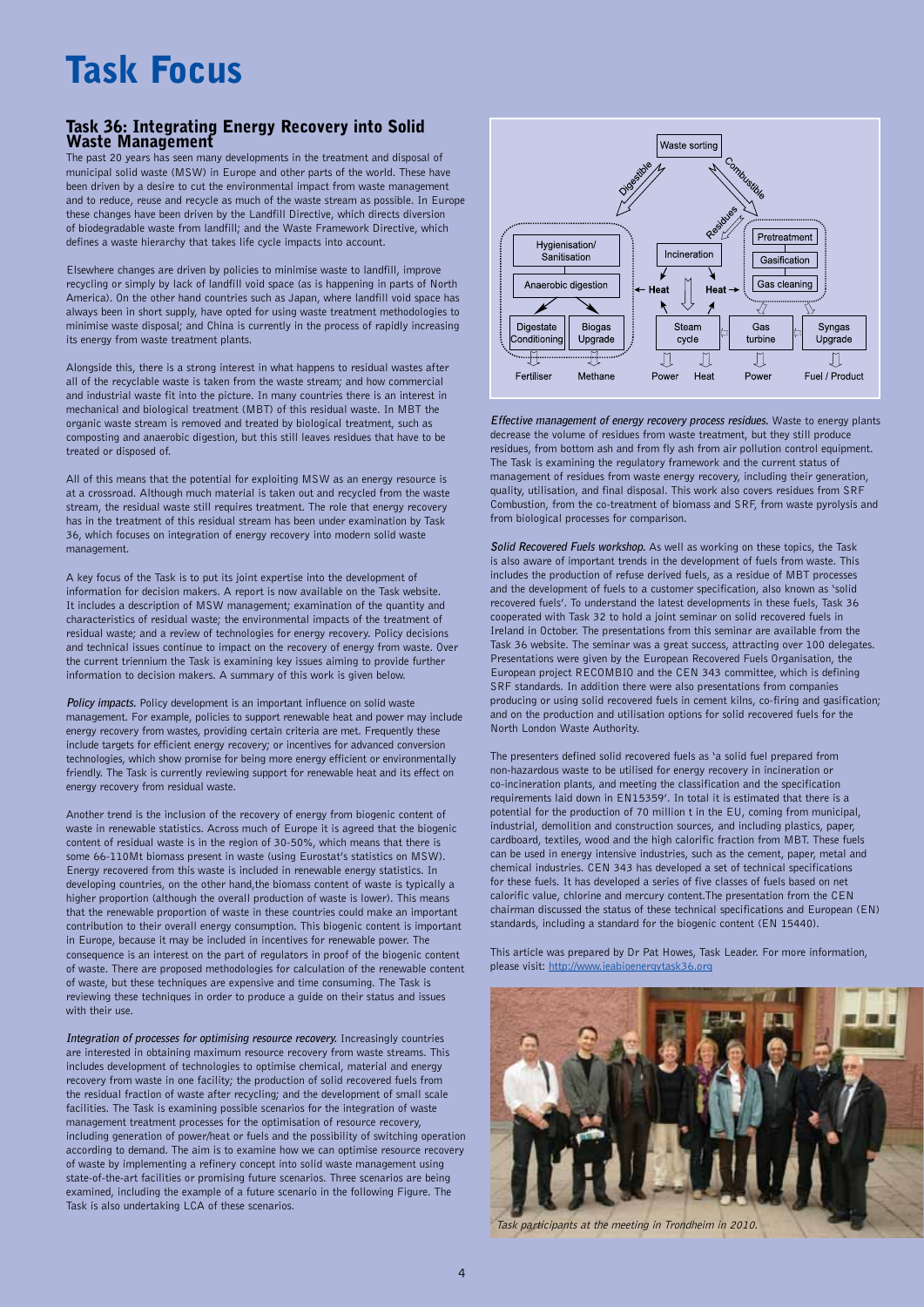## Notice Board

### Task 29 Targets Fuel Poverty in the UK

Fuel poverty affects more than 6 million people across the UK and with increasing insecurity of conventional fuel supply, coupled with ever increasing costs; these numbers can only get worse if no remedial action is taken. The consequences of such a large number of struggling households has a dramatic effect on the overall economy and in particular impacts on those least able to help themselves – the fuel poor.

TV Energy organised and hosted an international'Fuel Poverty' conference on behalf of Task 29 in Aylesbury, UK on 14 June. The event targeted an audience of around 70 and included a mixture of delegates from housing associations,local councils, installers and utility businesses. Presentations were given by members of the Task; Canada, Croatia, Germany, Norway and UK as well as local partners of TV Energy. The presentations focussed on the actions in different countries on fuel poverty issues. A series of case studies explained what is currently being done in the UK to harness the potential of local, renewable energy resources (with an emphasis on bioenergy) to mitigate some of these impacts within communities. For more information please visit www.task29.net

### Task 33 Thermal Gasification of Biomass

A three day Task meeting was held in Piteå, Sweden on 18-20 October. The first day was a closed meeting where the National Team Leaders discussed future meetings, prolongation plans for the 2013-2015 triennium, and gave updates on the status of biomass gasification developments in the participating countries. Also discussed were the status of the gasification facility database that is now available on the Task website (www.ieatask33.org), and country reports for the triennium. The second day was devoted to a workshop on 'Biomass Gasification Opportunities in the Forest Industry' and was attended by 31 people. The workshop included an overview of the recent IPCC SRREN report (biomass specific); an overview of Swedish, Finnish, and USA biomass gasification activities; development of the Chemrec black liquor gasification process and DME synthesis; biomass gasification-based cogeneration; and forest products industry gasification developments (Metso, Andritz Carbona and NSE). The attendees also participated in discussions on black liquor gasification and biomass gasification. On the third day tours were undertaken to the Chemrec DME synthesis system, ETC pilot gasifiers, the SmurfitKappa Piteå paper mill, the MEVA Innovation cyclonic gasifier gasification CHP plant, and the Sun Pine tall oil fatty acid production plant.

### Task 34 Bio-oil Round Robin Testing

The results of the bio-oil viscosity and aging round robin from the 15 participating laboratories were reviewed at the recent Task meeting. It was apparent that dynamic viscosity measurements were less consistent compared to kinematic viscosity. The issue could be either the method itself and its application to bio-oil or, more probably, the experience level of the users of the method. The aging method gave consistent results within a given laboratory but was much more variable when results from different laboratories were compared. Conjecture on the potential reasons included variations in the heating oven and sample/container size. More information will be requested from the participants to better determine how to improve the specification of the method.

### Task 37: Energy from Biogas

The Task has just published a Technical Brochure on 'Biogas from Crop Digestion'. This publication provides an extension to a 2009 report on energy crops for biogas and includes a wide range of crops suitable for anaerobic digestion, the methane potentials of the crops,and treatments for using the crops and practical examples of biogas production in existing plants. The report also considers the energy balance, the methane yield per hectare of land and overviews process economics. Please visit www.iea-biogas.net for more information.

### Task 39: Commercialising Liquid Biofuels from Biomass

Task 39, hosted by their Brazilian colleagues, participated in the first Brazilian Bioenergy Science and Technology Conference (BBEST2011) held at the Campos do Jordão Convention Center, São Paulo, from 14-18 August. As well as organising two sessions within the conference, Task 39 participants gave keynote presentations and chaired sessions. The conference was followed by a most interesting field trip to research centres and commercial ethanol plants. The Task group then travelled to Rio de Janeiro, where they were hosted by Petrobras. The business meeting included presentations from all of the Task country representatives as well as many of the top researchers and companies from Brazil in the biofuels area. More details are available in the Task 39 newsletter (www.Task39.com)

Task 39 was also actively involved in the recent International Symposium on Alcohol Fuels (ISAF) held in conjunction with the 2nd Lignocellulosics-to-Ethanol symposium,in Verona, Italy. Colleague, David Chiaramonti, country representative from Italy, was one of the key organisers of the meeting. The Task organised a session of 14 speakers from around the world, including participants from industry, government and academia. One of the many highlights of the meeting was a visit to the Chemtex Italia facilities after the joint conference.

### Task 43: Biomass Feedstocks for Energy Markets

The UNEP/OEKO/Task 43 report and summary report 'Spotlight: bioenergy and water' was released at a press conference during the World Water Week in Stockholm on 25 August. The report will also be distributed to delegates at the Bonn2011 Conference in November. This is a high level conference organised by the German Federal Government as a specific German contribution to the UN Conference on Sustainable Development 'Rio2012' and is a valuable opportunity for dissemination of the Task's work. In parallel with the report a Special Issue: 'Bioenergy and Water' was produced for the journal Biofuels, Bioproducts and Biorefining.

Task 43 has also published three reports in a series 'Promising resources and systems for producing bioenergy feedstocks'. Two more reports are anticipated to be published this year. These reports can be downloaded at www.ieabioenergytask43.org

### Task 38, 40 and 43 Joint International Workshop in Brazil

Tasks 38, 40, 43, and the Brazilian Bioethanol Science and Technology Laboratory (CTBE), jointly organised an international workshop on 'Quantifying and managing land use effects of bioenergy' from 19-21 September in Campinas, Brazil. This workshop brought together state-of-the-art research concerned with assessing land use effects of bioenergy, mitigating negative impacts, and promoting beneficial outcomes. More than 90 scientists and policy makers from Brazil, Europe, Canada and USA came together to discuss recent methodological developments, outcomes of case studies and subsequent policy implications. In addition, participants visited either a sugar and bioethanol plant including harvest of sugarcane; or a eucalypt plantation where all the operations from site preparation and planting to harvest were shown. A summary article from the workshop with an overview of the main findings and discussions will be submitted to the journal 'Biofuels, Bioproducts and Biorefining'.

All presentations and most of the posters are available on all the Task websites (www.ieabioenergy-task38.org; www.bioenergytrade.org; www. ieabioenergytask43.org).



The workshop participants visiting the Cresciumal sugar and ethanol plant.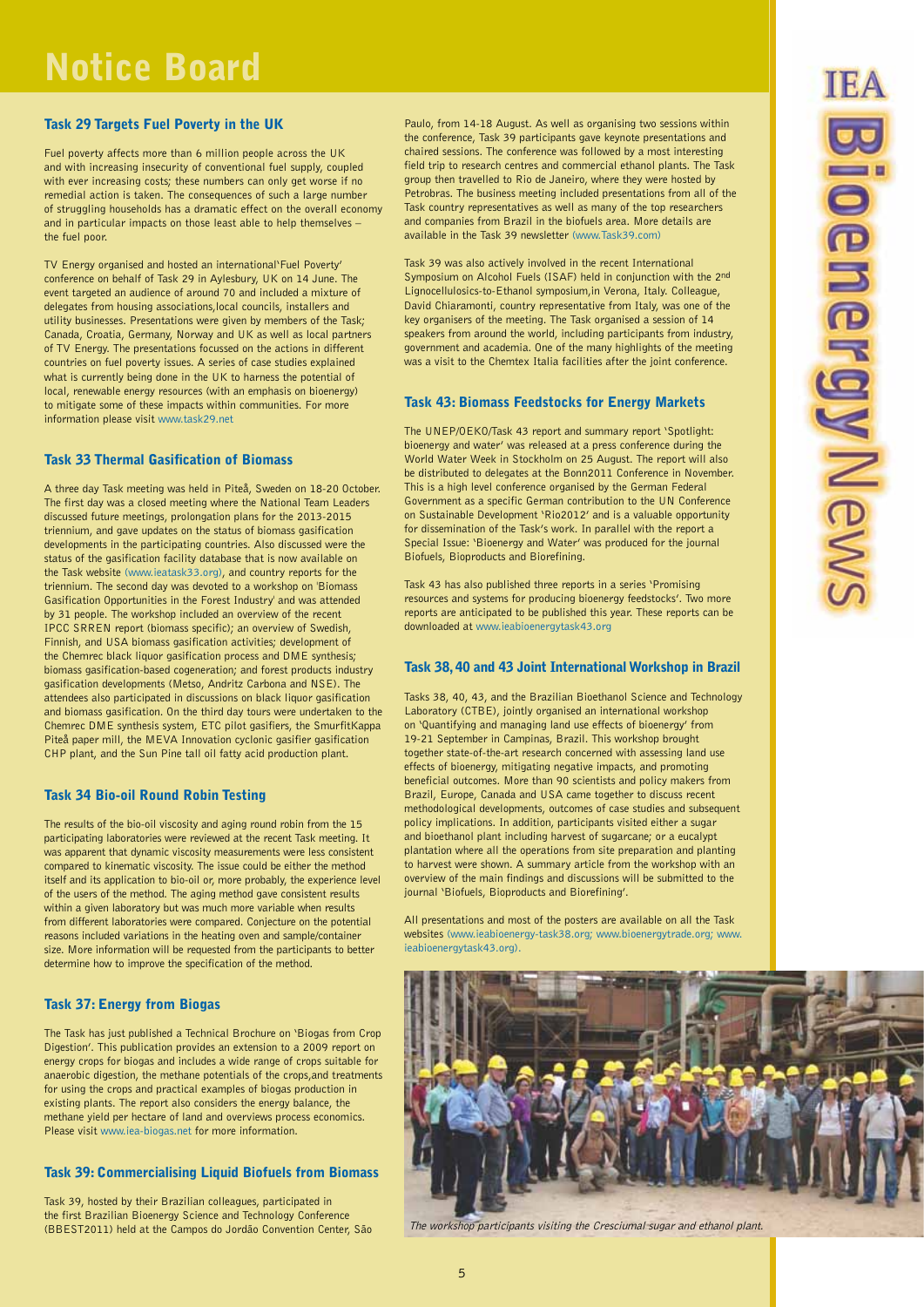## **Publications**



### Using a LCA Approach to Estimate the Net GHG Emissions of Bioenergy

This strategic report was prepared by Mr Neil Bird, Joanneum Research, Austria; Professor Annette Cowie, The National Centre for Rural Greenhouse Gas Research, Australia; Dr Francesco Cherubini, Norwegian University of Science and Technology, Norway; and Dr Gerfried Jungmeier; Joanneum Research, Austria. The report addresses the key methodological aspects of life cycle assessment with respect to greenhouse gas balances of bioenergy systems. It includes results via case studies, for some important bioenergy supply chains in comparison to fossil energy systems. The purpose of the report was to produce an unbiased, authoritative statement aimed especially at practitioners, policy advisors, and policy makers. This publication can be downloaded at http://www.ieabioenergy.com/MediaItem.aspx?id=7099

### Thermal Pre-treatment of Biomass for Large-scale Applications

The summary and conclusions publication from the workshop held in conjunction with ExCo66 in York, United Kingdom, on 12 October 2010 has been published and can be downloaded at http://www.ieabioenergy.com/LibItem.aspx?id=7190





### Bioenergy, Land Use Change and Climate Change Mitigation

This report was prepared by Associate Professor Göran Berndes, of Chalmers University of Technology, Sweden; with input from contributing authors Dr Neil Bird, Joanneum Research, Austria and Professor Annette Cowie, The National Centre for Rural Greenhouse Gas Research, Australia. It was co-financed by IEA Bioenergy and the Swedish Energy Agency. The report addresses a much debated issue – bioenergy and associated land use change, and how the climate change mitigation from use of bioenergy can be influenced by greenhouse gas emissions arising from land use change. The purpose of the report was to produce an unbiased, authoritative statement on this topic aimed especially at policy advisors and policy makers. The publication can be downloaded at: http://www.ieabioenergy.com/LibItem.aspx?id=6770

### Bioenergy, Land Use Change and Climate Change Mitigation - Background Technical Report

This report was prepared by the same authors as detailed above, viz. Berndes, Bird, and Cowie. It was also co-financed by IEA Bioenergy and the Swedish Energy Agency. The purpose of this background report was to supply a more detailed, fully referenced version for practitioners, and researchers, in support of the short version (IEA Bioenergy: ExCo:2010:03) which was aimed at policy advisors and policy makers. This publication can be downloaded at http://www.ieabioenergy.com/LibItem.aspx?id=6927





### 2010 IEA Bioenergy Annual Report

The 2010 Annual Report contains a special feature article 'Algal Biofuels Status and Prospects' prepared by Task 39. Also included is a report from the Executive Committee; a detailed progress report on each of the Tasks; and key information such as Task participation, Contracting Parties, budget tables and substantial contact information, plus lists of reports and papers produced by the Implementing Agreement. It is available on the IEA Bioenergy website at: http://www.ieabioenergy.com/LibItem.aspx?id=6780

### Developing Sustainable Trade in Bioenergy

The 'summary and conclusions' publication from the workshop held in conjunction with ExCo65 in Nara City, Japan in May 2010 has been published and is available to download at: http://www.ieabioenergy.com/MediaItem.aspx?id=6880





### Bioenergy - a Sustainable and Reliable Energy Source. A review of status and prospects

These publications are the Main Report and the Executive Summary, both prepared by the Energy Research Centre of The Netherlands, E4tech, Chalmers University of Technology and the Copernicus Institute of the University of Utrecht. They provide an overview of the potential for bioenergy and the challenges associated with its increased deployment. Opportunities and risks in relation to resources, technologies, practices, markets and policy are all discussed. The aim is to provide insights into the opportunities and required actions for the development of a sustainable bioenergy industry. Both publications can be downloaded at: //www.ieabioenergy.com/Library.aspx

### Algae as a Feedstock for Biofuels - An Assessment of the Current Status and Potential for Algal Biofuels Production.

In 2010, IEA Bioenergy Task 39 and the IEA Advanced Motor Fuels Implementing Agreement both commissioned reports on the status and potential opportunities for Algal Biofuels. While there were substantial similarities in the findings of the two reports, each report provides unique perspectives on different aspects of the technology and the opportunities. This summary draws on both reports and can be downloaded from http://www.ieabioenergy.com/ LibItem.aspx?id=6967

### The Pellet Handbook: The Production and Thermal Utilization of Pellets

This handbook, produced by Task 32, is the first comprehensive guide in English which covers all aspects of pellets. The book is extensively illustrated and contains comprehensive practical information. It addresses all of the major stakeholders in the pellet market, ranging from raw material producers and suppliers, pellet producers and traders, manufacturers of pellet furnaces and pelletisation systems, installers, engineering companies, energy consultants, and end users. The handbook was written by experts within Task 32, and with significant input from Tasks 29, 31 and 40; and external experts. Financial support was received from IEA Bioenergy and the Austrian organisations





Landesenergieverein Steiermark and BIOS Bioenergysysteme GmbH. It was edited by Ingwald Obernberger and Gerold Thek of BIOS Bioenergysysteme GmbH and can be ordered from Earthscan, see //www.earthscan.co.uk/?tabid=102497.

### Algae - the Future for Bioenergy?

'The summary and conclusions' publication from the workshop held in conjunction with ExCo64 in Liege, Belgium in October 2009 has been published and is available to download at: //www.ieabioenergy.com/DocSet.aspx?id=6436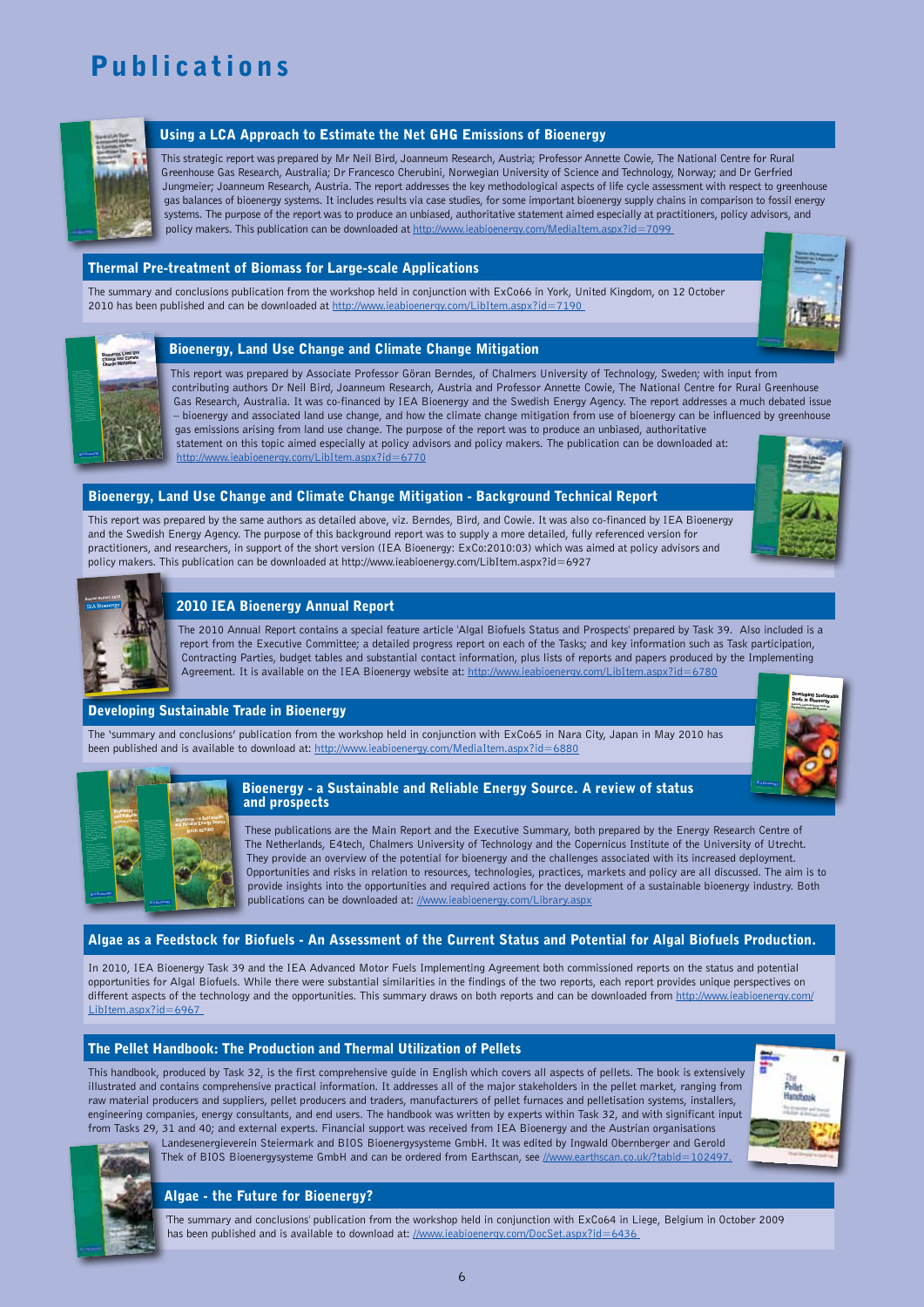# IEA Bioenergy Events

### Executive Committee

- ExCo69 will be held in Istanbul, Turkey from 8-10 May 2012.
- ExCo70 will be held in Vienna, Austria from 12-16, November 2012, along with the end of triennium Conference.
- ExCo71 will be held in South Africa around May 2013.
- ExCo72 will be held in Korea around October 2013.
- ExCo73 will be held in Denmark around May 2014.

### Task Events

### Task 29's schedule of upcoming meetings is:

- May 2012, Ontario, Canada. Task meeting, site visits and conference. Dates to be confirmed.
- October 2012, Germany. Task meeting, site visits and conference. Dates to be confirmed.

Task 32's schedule of uncoming meetings is:

- 27-28 March 2012, Copenhagen, Denmark. A co-firing conference with IEA CCC, Task 32 and VGB Powertech will be held and include an excursion to the Avedore power plant. More information can be found at www.iea-coal.org.
- 18-22 June 2012, Milan Italy. A Task meeting will be held at the next European Biomass Conference
- 12-16 November 2012, Vienna, Austria. A joint workshop on recent developments in small-scale biomass combustion will be held as part of the IEA Bioenergy Conference.

Task 33's schedule of upcoming meetings is:

- 17-19 April 2012, Istanbul, Turkey. Task meeting and workshop on 'Status of biomass gasification'.
- 12-16 November 2012, Vienna, Austria. A joint workshop will be held in conjunction with the IEA Bioenergy Conference.

### Task 34's schedule of upcoming meetings is:

- 12-16 April 2012, Ottawa, Canada. Task meeting and a technical visit to CanMet (NRCan). Dates and location to be confirmed.
- 12-16 November 2012, Vienna, Austria. Task meeting and final reports. This meeting will be held in conjunction with the IEA Bioenergy Conference.

### Task 36's schedule of upcoming meetings is:

- 14 May 2012, Ottawa, Canada. Task meeting and site visits. Dates and locations to be confirmed.
- 12-16 November 2012, Vienna, Austria. Task meeting in conjunction with the IEA Bioenergy Conference.

### Task 37's schedule of upcoming meetings is:

• September/October 2012, Brazil. Task meeting. Dates and location to be confirmed.

### Task 38's schedule of uncoming meetings is:

- Early-mid 2012, USA. Business meeting and meeting on updating the standard methodology Dates and locations are to be confirmed.
- 12-16 November 2012, Vienna, Austria. A joint workshop will be held in conjunction with the IEA Bioenergy Conference.

### Task 39's schedule of upcoming meetings is:

- 27-29 February 2012. Copenhagen, Denmark. Task business meeting in conjunction with a joint symposium between Tasks 39, 42 and the University of Copenhagen titled 'Advanced Biofuels in a Biorefinery Approach'.
- 30 April 3 May 2012. New Orleans, USA. A Task 39 planning/buisness meeting in<br>association with the '34<sup>th</sup> Biotechnology for Fuels and Chemicals' symposium.
- 12-16 November 2012, Vienna, Austria. A joint workshop will be held in conjunction with the IEA Bioenergy Conference.

### Task 40's schedule of upcoming meetings is:

- January 2012, Berlin, Germany. Task meeting followed by a methane/biogas trade workshop
- June 2012, Norway. A possible joint activity with Task 42. Dates and location to be confirmed.

### Task 42's schedule of upcoming meetings is:

- 28 February 2 March 2012. Copenhagen, Denmark. Task business meeting in conjunction with a joint symposium between Tasks 39, 42 and the University of Copenhagen titled 'Advanced Biofuels in a Biorefinery Approach'. The symposium will cover the latest developments in advanced biofuels and biorefinery technology, with a special focus on biology/biotechnology, infrastructure, integration of technologies and deployment/commercialisation.
- 12-16 November 2012, Vienna, Austria. A Task meeting and joint workshop will be held in conjunction with the IEA Bioenergy Conference.
- End of 2012, Wageningen, the Netherlands. 2<sup>nd</sup> European Training Course on Biorefining.

### Task 43's schedule of uncoming meetings is:

- 20-21 February 2012, Charleston, USA, Task Business meeting and one day workshop 'Mobilizing sustainable biomass supply chains'. These will be held prior to the Symposium on the Assessment and Management of Environmental Issues Related to Eucalyptus Culture in the Southern United States on 22-24 February.
- 12-17 March 2012, Marseille, France. A Session 'Sustainable biofuels production', arranged during the 6th World Water Forum (WWF6) by the Task together with UNEP, RSB and additional partner organizations working in a so-called Targets and Solutions Group (TSG) serving the World Water Forum process in the area 'Harmonizing Energy and Water'.
- October-November. The Task plans to contribute to the 2012 annual conference organized as part of the COST Action FP0902 'Development and Harmonisation of New Operational Research and Assessment Procedures for Sustainable Forest Biomass Supply'. The conference will take place in Portugal. Dates and location to be confirmed.
- 12-16 November 2012, Vienna, Austria. A Task meeting will be held in conjunction with the IEA Bioenergy Conference.

### Other Events

### 1st Philippine BioEnergy Conference

12-13 January 2012, Manila, Philippines Web: www.conferencealerts.com/seeconf. mv?q=ca18xamh

World Future Energy Summit 16-19 January 2012, Abu Dhabi Web: www.worldfutureenergysummit.com

Fuels of the Future 2012 23-24 January 2012, Berlin, Germany Web: www.fuels-of-the-future.com

#### Renewable Energy World Conference and Expo North America

14-16 February 2012, California, USA Web: www.renewableenergyworld-events.com/ index.html

### Symposium on the Assessment and Management of Environmental Issues Related to Eucalyptus

Culture in the Southern United States 22-24 February 2012, Charleston, USA Email: tstubbs@src-ncasi.org Web: www.eucalyptusenvironmental.com

### 3rd Biomass Trade & Power

23-24 February 2012, Brussels, Belgium Email: hafizah@cmtsp.com.sg Web: www.cmtevents.com/eventschedule. aspx?ev=120208&

### Bio4Bio 'Advanced Biofuels in a Biorefinery

Approach' Conference 28 February 2012 - 1 March 2012, Copenhagen, Denmark Web: www.bio4bio.dk/BiorefineryConference2012. aspx

The World Sustainable Energy Day 2012 29 February 2012 - 1 March 2012, Wels, Austria Email: office@esv.or.at Web: www.wsed.at

### World Biofuels Markets 2012

11-13 March 2012, Rotterdam, The Netherlands Web: www.worldbiofuelsmarkets.com

#### 6th Water World Forum 12-17 March 2012, Marseille, France

Web: www.worldwaterforum6.org/fileadmin/ user\_upload/pdf/second\_announcement.pdf

### Worlds Biofuels Markets Congress and Exhibition

13-15 March 2012, Rotterdam, the Netherlands Email: claire.poole@greenpowerconferences.com

Web: www.worldbiofuelsmarkets.com

### European Biomass to Power

11-12 April 2012, London, UK Email: jkorfanty@acieu.net Web: http://v11.vuturevx.com/exchange-sites/

Whitmore%20Group/59/conferences/eu-ebp2.asp

### European Algae Biomass

25-26 April 2012, London, UK Email: mignacio@acieu.net

Web: http://www.cleantechinvestor.com/portal/ apr10/8027-european-algae-biomass-2011- 27-28-april-london-uk.html

#### 34th Symposium on Biotechnology for Fuels and

Chemicals 30 April 2012 - 3 May 2012, New Orleans, USA Web: www.simhq.org/sbfc/

#### 20th European Biomass Conference and Exhibition

18-22 June 2012, Milan, Italy Web: www.conference-biomass.com

### 3rd AEBIOM European Bioenergy Conference 2012

25-27 June 2012, Brussels, Belgium Email: olaru@aebiom.org Web: www.aebiom.org

#### EUROSOIL 2012 2-6 July 2012, Bari, Italy Web: www.eurosoil2012.eu

26th Gastech Conference 8-11 October 2012, London, UK Email: info@gastech.co.uk. Web: www.gastech.co.uk/conference/

### **Objectives of IEA Bioenergy**

IEA Bioenergy is an international collaborative agreement set up in 1978 by the International Energy Agency (IEA) to improve international cooperation and information exchange between national bioenergy RD&D programmes. IEA Bioenergy aims to achieve a substantial bioenergy contribution to future global energy demands by accelerating the production and use of environmentally sound, socially accepted and cost-competitive bioenergy on a sustainable basis, thus providing increased security of supply whilst reducing greenhouse gas emissions from energy use.